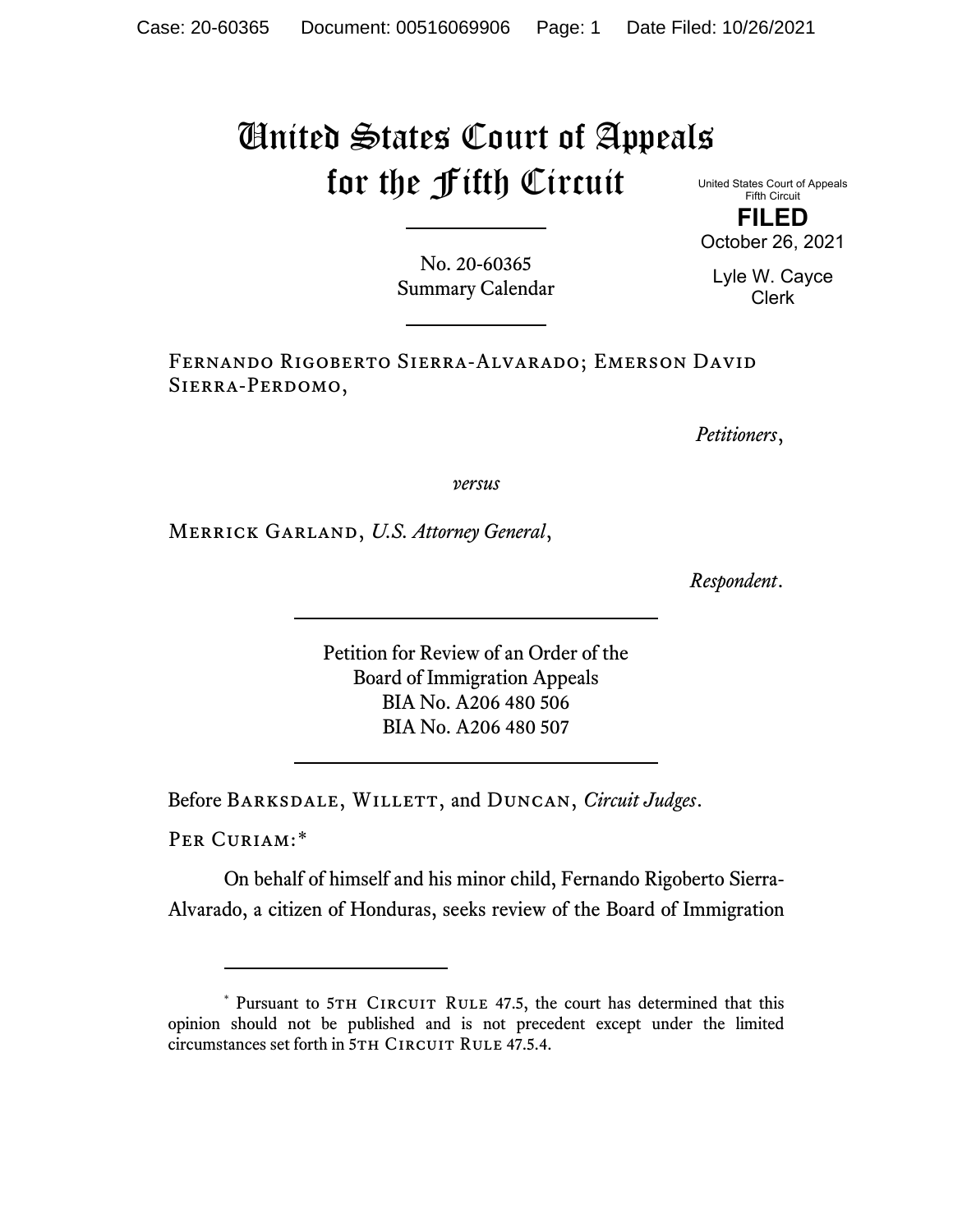## No. 20-60365

Appeals' (BIA) denying his applications for asylum, withholding of removal, and relief under the Convention Against Torture (CAT). The BIA concluded: Sierra failed to prove the requisite elements for asylum and withholding of removal; and CAT relief was not warranted because Sierra, fearing retaliatory gang violence after he reported his second son's murder to the police, did not prove he would be tortured upon removal. Sierra contends substantial evidence supports opposite conclusions.

In considering the BIA's decision (and the Immigration Judge's (IJ) decision, to the extent it influenced the BIA), legal conclusions are reviewed *de novo*; factual findings, for substantial evidence. *Orellana-Monson v. Holder*, 685 F.3d 511, 517–18 (5th Cir. 2012); *Zhu v. Gonzales,* 493 F.3d 588, 593 (5th Cir. 2007) (reviewing IJ's decision because "BIA expressly adopted and affirmed the IJ's findings and holding").Under the substantial-evidence standard, petitioner must demonstrate "the evidence was so compelling that no reasonable factfinder could conclude against it". *Carbajal-Gonzalez v. INS*, 78 F.3d 194, 197 (5th Cir. 1996). Relief is improper "unless the evidence compels a contrary conclusion". *Id.*

To qualify for asylum, applicant must establish, *inter alia*, either past persecution, or a well-founded fear of future persecution, based on one of five enumerated grounds in 8 U.S.C. § 1101(a)(42)(A) (defining refugee). The "standard for obtaining withholding of removal is even higher than the standard for asylum", and "the failure to establish a well-founded fear for asylum eligibility also forecloses eligibility for withholding of removal". *Orellana-Monson*, 685 F.3d at 518.

One such enumerated ground is membership in a particular and socially distinct group, "composed of members who share a common immutable characteristic". *Matter of M-E-V-G-*, 26 I. & N. Dec. 227, 237